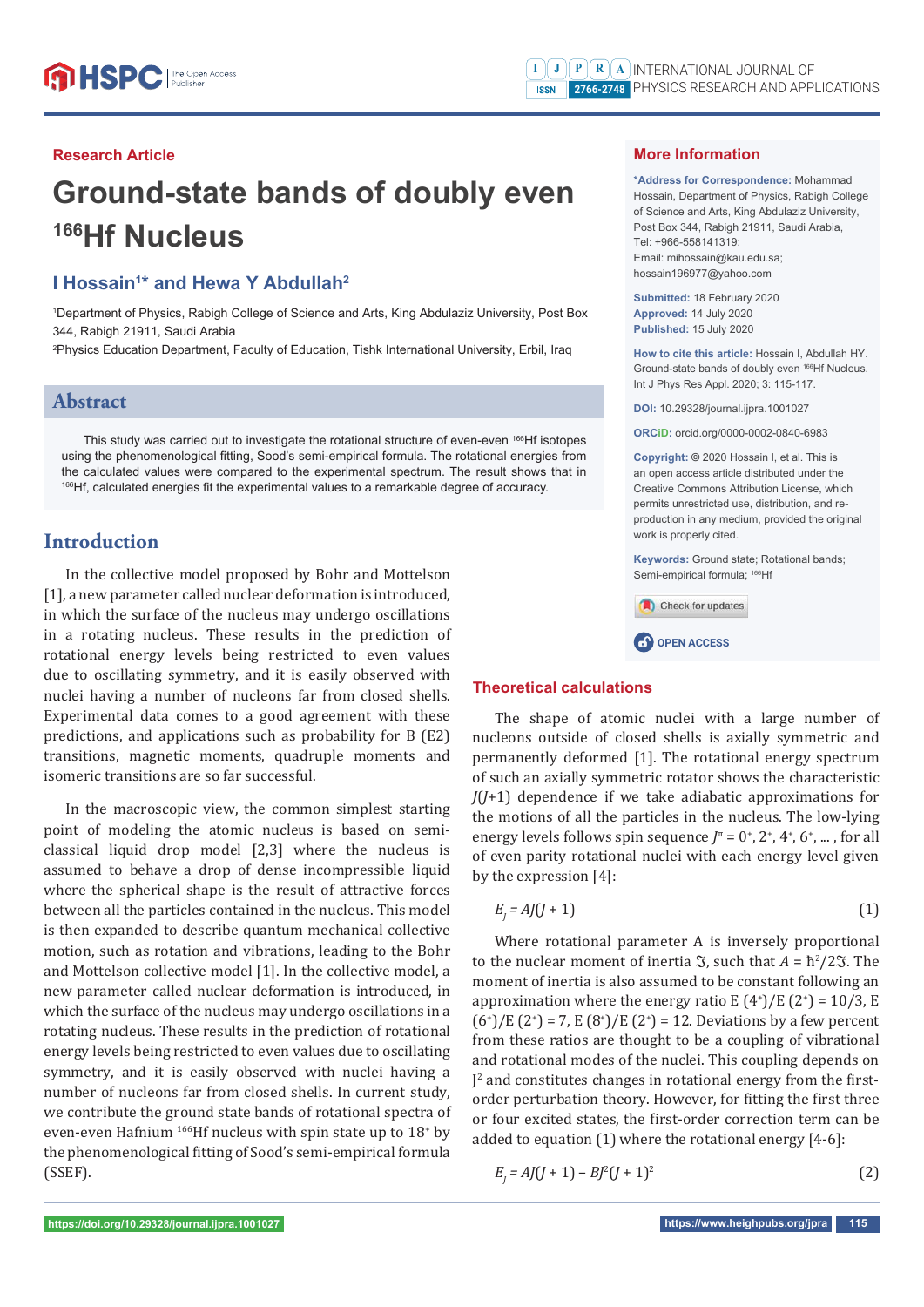Stephens, et al. [7] and Singh, et al. [8] added secondorder  $\mathbb{C}^3$  (*J*+1)<sup>3</sup> and third-order  $D$ *J*<sup>4</sup>(*J*+1)<sup>4</sup> correction terms respectively to account the deviations in energy bands for even-even actinide nuclei. The rotational energy equation according to an infinite power series as [9].

$$
E_j = AJ(J + 1) - Bj^2(J + 1)^2 + Cj^3(J + 1)^3 - Dj^4(J + 1)^4
$$
 (3)

Assuming that the coefficient parameters are constant through each successive order of correction terms, where C/B  $= D/C = N (B/A)$  Sood derived a semi-empirical formulation for rotational energy by summing of infinite series in equation (3):

$$
E_J = AJ(J+1) \left[ \frac{1 + (N-1) \left( \frac{B}{A} \right) J(J+1)}{1 + N \left( \frac{B}{A} \right) J(J+1)} \right]
$$
(4)

Where ratio  $B/A = (10-3R) / (200-18R)$  and  $R = E(4^+) / E$ (2+ ). The constant N was obtained by Sood [9] via empirical method was:

*N* = 2.85 – 0.05*J*

In this study, Sood's semi-empirical formula (SSEF) has been utilized to calculate the ground state bands of even-even hafnium nucleus of  $A = 166$  with spin state up to  $18<sup>+</sup>$ . Hafnium nucleus was chosen because it lies at the beginning of the transition region between well deformed rare-earth nuclei and the doubly-closed spherical 208Pb nucleus [10].

## **Results and discussion**

The calculated values of energy levels based on Sood's semi-empirical formula are presented with experimental values of low-lying rotational energy levels where  $K^{\pi} = 0^{+}$ and  $J^{\pi}$  take even values from  $0^{+}$  up to 18<sup>+</sup>. We note that the percentage of deviation between calculated and experimental values is very small. The discrepancy increases in higher spin states of even-even 166Hf nucleus.

To ease the presentation of data, numerical results extracted from nuclear data sheets are presented as red dots in a graph of the spin state against excitation energy in the KeV scale. The black squares represent calculated energy values based on Sood's semi-empirical formula. The purpose of lines connecting the points is only to guide the eyes because the spin state takes integer values. The error bars in experimental values are not visible due to relatively small values compared to observed energy scales.

From figure 1, we notice that for Hafnium isotopes with mass number 166, the phenomenological Sood's semiempirical formula fits the observed energies to the extent of remarkable agreement up to spin state 18<sup>+</sup> which relate to data in table 1. However, in higher spin states, deviations are observed between calculated and experimental energies.



Table 1: The experimental and theoretical calculation of ground-state bands of <sup>166</sup>Hf nucleus. The deviations between experimental and calculated values are presented in percentage.

| $n \cdot p$ or our $n \cdot q$ or |            |             |               |
|-----------------------------------|------------|-------------|---------------|
| $A = 166$ [11]                    |            |             |               |
| Jπ                                | Experiment | Calculation | Deviation     |
|                                   | keV        | keV         | $\frac{0}{0}$ |
| $0+$                              | $\Omega$   | 0           | 0             |
| $2^+$                             | 158.64(5)  | 159.468     | 0.52          |
| $4^+$                             | 470.46(6)  | 494.221     | 5.05          |
| $6+$                              | 897.17(12) | 959.461     | 6.94          |
| $8+$                              | 1406.4(6)  | 1529.588    | 8.76          |
| $10+$                             | 1971.9(6)  | 2189.879    | 11.05         |
| $12^{+}$                          | 2565.8(7)  | 2927.08     | 14.08         |
| $14+$                             |            | 3725.367    |               |
| $16+$                             |            | 4564.833    |               |
| $18+$                             |            | 5420.566    |               |

For 166Hf, the deviation is 0.52, 5.05, 6.94, 8.76, 11.05 and 14.08% at 2<sup>+</sup>, 4<sup>+</sup>, 6<sup>+</sup>, 8<sup>+</sup>, 10<sup>+</sup>, 12<sup>+</sup> and 14<sup>+</sup> states respectively. The deviations from *J*(*J*+1) rule in rotational energy bands are interpreted as the compression of energy levels, or in other words, an increase in nuclear moment of inertia as the nucleus undergoes changing rotational angular velocity. The calculated results fit the experimental values to a remarkable degree of accuracy. The results of our calculation for  $^{166}$ Hf show good agreement with data in comparison with other calculation [9].

#### **Conclusion**

Sood's semi-empirical formula is successfully applied to calculate the rotational spectrum of even-even <sup>166</sup>Hf isotopes. The results align well with experimental values within the expectations of the simple phenomenological fitting. The calculated data, as well as experimental data, indicated that 166Hf nucleus is rotational spectrum. The deviations from *J*(*J*+1) rule in rotational energy bands are interpreted as the compression of energy levels.

#### **References**

- 1. Bohr A, Mottelson BR. Collective and Individual-Particle Aspects of Nuclear Structure. Kgl Danske Videnskab. Selskab Mat-fys. Medd. 1953; 27: 1-174.
- 2. Feenberg E. Semi-empirical Theory of the Nuclear Energy Surface. Revs Mod Phys. 1947; 19: 233.
- 3. Green ES, Engler NA. Mass Surfaces. Phys Rev.1953; 91: 40.